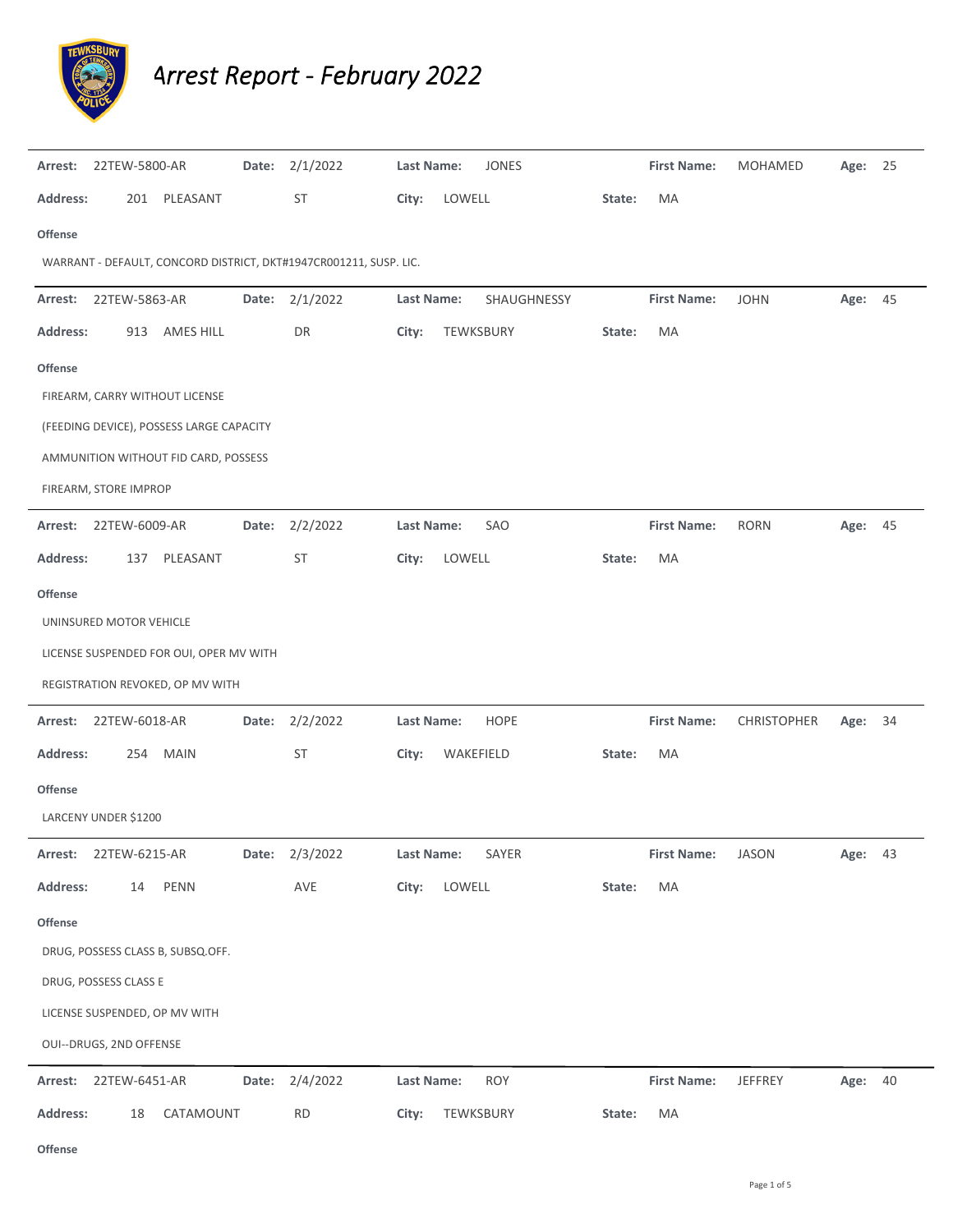| NEGLIGENT OPERATION OF MOTOR VEHICLE                  |                              |                                                     |  |  |  |  |  |  |  |  |
|-------------------------------------------------------|------------------------------|-----------------------------------------------------|--|--|--|--|--|--|--|--|
| MARKED LANES VIOLATION                                |                              |                                                     |  |  |  |  |  |  |  |  |
| 2/6/2022<br>22TEW-6684-AR<br>Date:<br>Arrest:         | <b>BONILLA</b><br>Last Name: | <b>First Name:</b><br><b>JAYDAH</b><br>Age:<br>19   |  |  |  |  |  |  |  |  |
| <b>ST</b><br><b>Address:</b><br><b>ROGERS</b><br>400  | TEWKSBURY<br>City:<br>State: | MA                                                  |  |  |  |  |  |  |  |  |
| <b>Offense</b>                                        |                              |                                                     |  |  |  |  |  |  |  |  |
| RMV SIGNATURE, POSSESS/USE FALSE/STOLEN               |                              |                                                     |  |  |  |  |  |  |  |  |
| NEGLIGENT OPERATION OF MOTOR VEHICLE                  |                              |                                                     |  |  |  |  |  |  |  |  |
| <b>OUI-LIQUOR OR .08%</b>                             |                              |                                                     |  |  |  |  |  |  |  |  |
| 2/7/2022<br>22TEW-6860-AR<br>Arrest:<br>Date:         | Last Name:<br><b>MORALES</b> | <b>First Name:</b><br><b>EZEQUIEL</b><br>28<br>Age: |  |  |  |  |  |  |  |  |
| <b>Address:</b><br><b>HANCOCK</b><br>ST<br>56         | LAWRENCE<br>City:<br>State:  | MA                                                  |  |  |  |  |  |  |  |  |
| <b>Offense</b>                                        |                              |                                                     |  |  |  |  |  |  |  |  |
| 2018CR002059 WARRANT: FIREARM WOUT FID CARD           |                              |                                                     |  |  |  |  |  |  |  |  |
| WARRANT#2218CR000280 FIREARM, CARRY WO LICENSE        |                              |                                                     |  |  |  |  |  |  |  |  |
| Arrest:<br>22TEW-6877-AR<br>2/7/2022<br>Date:         | Last Name:<br>SOTO           | <b>First Name:</b><br>KEISHLA<br>Age:<br>31         |  |  |  |  |  |  |  |  |
| <b>Address:</b><br><b>BEACON</b><br>AVE<br>146        | LAWRENCE<br>City:<br>State:  | MA                                                  |  |  |  |  |  |  |  |  |
| <b>Offense</b>                                        |                              |                                                     |  |  |  |  |  |  |  |  |
| WARRANT- 2138CR000211 - UNINSURED MV                  |                              |                                                     |  |  |  |  |  |  |  |  |
| 22TEW-6899-AR<br>Date: 2/7/2022<br>Arrest:            | Last Name:<br><b>MARCOUX</b> | <b>First Name:</b><br><b>TAMMY</b><br>Age: 52       |  |  |  |  |  |  |  |  |
| Address:<br><b>HOMELESS</b>                           | HOMELESS<br>City:<br>State:  | MA                                                  |  |  |  |  |  |  |  |  |
| Offense                                               |                              |                                                     |  |  |  |  |  |  |  |  |
| WARRANT#2111CR003424 MUNICIPAL ORDINANCE VIOLATION    |                              |                                                     |  |  |  |  |  |  |  |  |
| Date: 2/7/2022<br>Arrest: 22TEW-6955-A-AR             | <b>ADORNO</b><br>Last Name:  | <b>First Name:</b><br>LUZ<br>Age: 27                |  |  |  |  |  |  |  |  |
| <b>Address:</b><br><b>FENWICK</b><br>TER<br>12        | LOWELL<br>City:<br>State:    | MA                                                  |  |  |  |  |  |  |  |  |
| <b>Offense</b>                                        |                              |                                                     |  |  |  |  |  |  |  |  |
| DRUG, POSSESS CLASS A: FENTYNAL                       |                              |                                                     |  |  |  |  |  |  |  |  |
| WARRANT STRAIGHT LDC 211CR004549 LIC SUS 94C B/E      |                              |                                                     |  |  |  |  |  |  |  |  |
| WARRANT STRAIGHT NEW BEDFORD 2133CR004229 SHOPLIFTING |                              |                                                     |  |  |  |  |  |  |  |  |
| Date: 2/7/2022<br>Arrest:<br>22TEW-6955-AR            | CHEA<br>Last Name:           | Age: 36<br><b>First Name:</b><br>VANNAK             |  |  |  |  |  |  |  |  |
| <b>Address:</b><br>WELLINGTON<br>SQ<br>$\mathbf{2}$   | LOWELL<br>City:<br>State:    | MA                                                  |  |  |  |  |  |  |  |  |
| <b>Offense</b>                                        |                              |                                                     |  |  |  |  |  |  |  |  |
| LICENSE SUSPENDED, OP MV WITH                         |                              |                                                     |  |  |  |  |  |  |  |  |
| DRUG, POSSESS CLASS B COCAINE                         |                              |                                                     |  |  |  |  |  |  |  |  |
| INSPECTION/STICKER, NO                                |                              |                                                     |  |  |  |  |  |  |  |  |

OUI‐LIQUOR OR .08%

L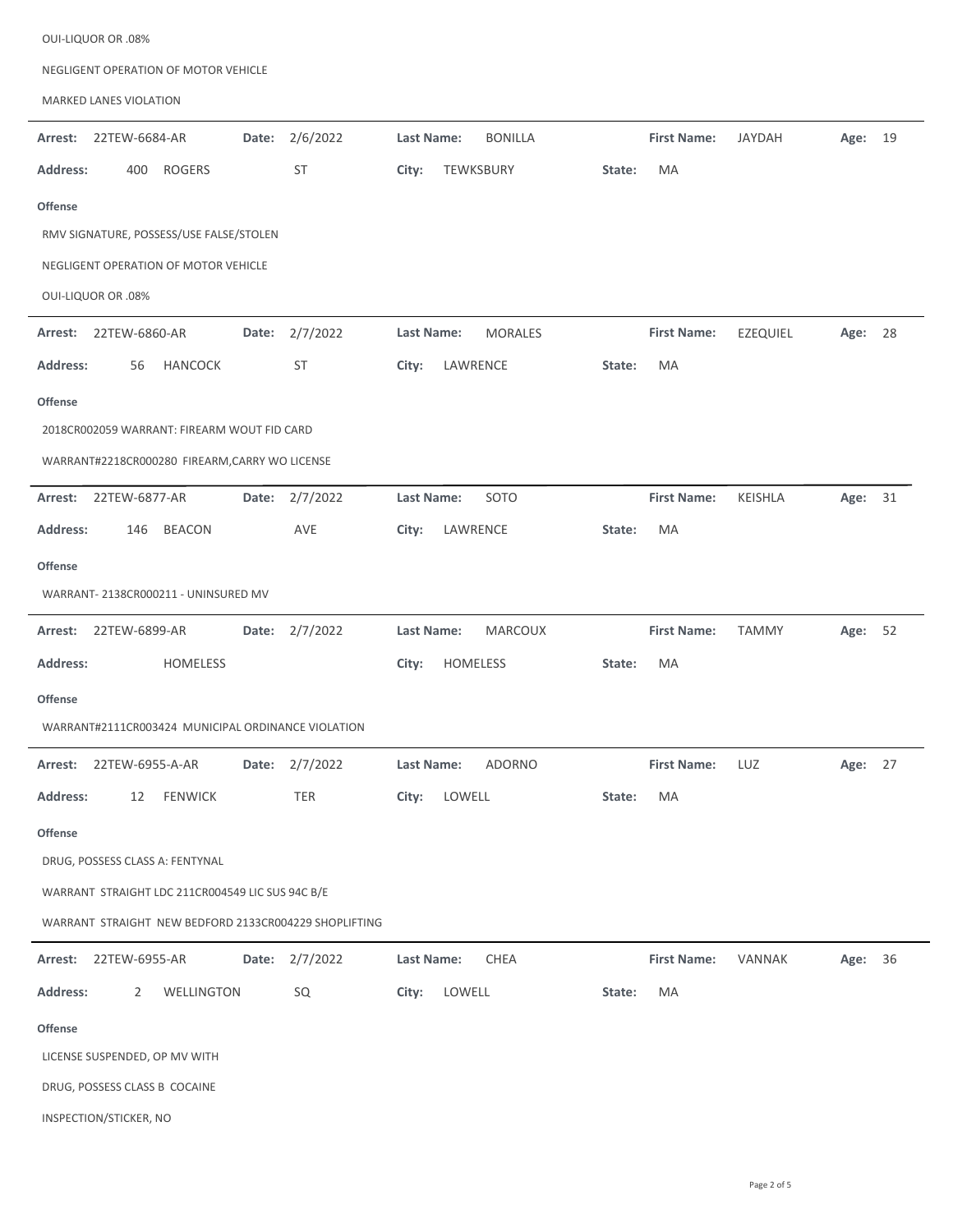| Arrest:         | 22TEW-7115-AR              |                                                      | Date: | 2/8/2022                                                       | Last Name: |              | HANVEY                 |        | <b>First Name:</b> | <b>ELAINE</b> | Age:    | 51 |
|-----------------|----------------------------|------------------------------------------------------|-------|----------------------------------------------------------------|------------|--------------|------------------------|--------|--------------------|---------------|---------|----|
| <b>Address:</b> | 27                         | LAURELL                                              |       | ST                                                             | City:      | LOWELL       |                        | State: | MA                 |               |         |    |
| Offense         |                            |                                                      |       |                                                                |            |              |                        |        |                    |               |         |    |
|                 | <b>OUI-LIQUOR OR .08%</b>  |                                                      |       |                                                                |            |              |                        |        |                    |               |         |    |
|                 | Arrest: 22TEW-7176-AR      |                                                      | Date: | 2/9/2022                                                       | Last Name: |              | <b>GAUCHO CAJILEMA</b> |        | <b>First Name:</b> | LUIS ALFREDO  | Age:    | 27 |
| <b>Address:</b> | 39                         | WHIPPLE                                              |       | ST                                                             | City:      | LOWELL       |                        | State: | MA                 |               |         |    |
| <b>Offense</b>  |                            |                                                      |       |                                                                |            |              |                        |        |                    |               |         |    |
|                 |                            | WARRANT OUI HAVERHILL (DKT#2138CR000314)             |       |                                                                |            |              |                        |        |                    |               |         |    |
|                 |                            | LICENSE SUSPENDED, OP MV WITH                        |       |                                                                |            |              |                        |        |                    |               |         |    |
|                 |                            | SPEEDING RATE OF SPEED EXCEEDING POSTED LIMIT        |       |                                                                |            |              |                        |        |                    |               |         |    |
|                 | STOP/YIELD, FAIL TO        |                                                      |       |                                                                |            |              |                        |        |                    |               |         |    |
| Arrest:         | 22TEW-7317-AR              |                                                      |       | Date: 2/9/2022                                                 | Last Name: |              | LEBLANC                |        | <b>First Name:</b> | <b>JOSEPH</b> | Age:    | 57 |
| <b>Address:</b> | 88                         | <b>BROADWAY</b>                                      |       |                                                                | City:      | <b>DERRY</b> |                        | State: | <b>NH</b>          |               |         |    |
| Offense         |                            |                                                      |       |                                                                |            |              |                        |        |                    |               |         |    |
|                 |                            | FUGITIVE FROM JUSTICE ON COURT WARRANT               |       |                                                                |            |              |                        |        |                    |               |         |    |
|                 |                            | FUGITIVE FROM JUSTICE ON COURT WARRANT               |       |                                                                |            |              |                        |        |                    |               |         |    |
|                 |                            | WARRANT DKT 2118CR003515 LARCENY OVER 1200 LAW DIST. |       |                                                                |            |              |                        |        |                    |               |         |    |
|                 |                            |                                                      |       | WARRANT DKT# 2111CR005083 LARCENY OVER 1200 LOWELL DIST        |            |              |                        |        |                    |               |         |    |
|                 |                            |                                                      |       | WARRANT DKT 1355CR001898 STOUGHTON DIST LARCENY OVER 1200      |            |              |                        |        |                    |               |         |    |
|                 |                            |                                                      |       | WARRANT DKT 1355CR0011900 LARCENY OVER STOUGHTON DIST.         |            |              |                        |        |                    |               |         |    |
|                 |                            | FUGITIVE FROM JUSTICE ON COURT WARRANT               |       |                                                                |            |              |                        |        |                    |               |         |    |
| Arrest:         | 22TEW-7574-AR              |                                                      | Date: | 2/10/2022                                                      | Last Name: |              | RUMMEL                 |        | <b>First Name:</b> | ERIC          | Age:    | 33 |
| Address:        | 24                         | LOVETT                                               |       | LN                                                             | City:      |              | CHELMSFORD             | State: | MA                 |               |         |    |
| <b>Offense</b>  |                            |                                                      |       |                                                                |            |              |                        |        |                    |               |         |    |
|                 |                            |                                                      |       | STRAIGHT DOCK# 2211CR000167 THREATS TO COMMIT CRIME/ASSAULT DW |            |              |                        |        |                    |               |         |    |
| Arrest:         | 22TEW-7801-AR              |                                                      | Date: | 2/11/2022                                                      | Last Name: |              | <b>DEMMONS</b>         |        | <b>First Name:</b> | <b>ADAM</b>   | Age:    | 33 |
| <b>Address:</b> | 137                        | MCLAREN                                              |       | <b>RD</b>                                                      | City:      |              | TEWKSBURY              | State: | MA                 |               |         |    |
| Offense         |                            |                                                      |       |                                                                |            |              |                        |        |                    |               |         |    |
|                 |                            | ALCOHOL IN MV, POSSESS OPEN CONTAINER OF             |       |                                                                |            |              |                        |        |                    |               |         |    |
|                 | <b>OUI-LIQUOR OR .08%</b>  |                                                      |       |                                                                |            |              |                        |        |                    |               |         |    |
| Arrest:         | 22TEW-8211-AR              |                                                      | Date: | 2/14/2022                                                      | Last Name: |              | <b>MALAQUIAS</b>       |        | <b>First Name:</b> | RAQUEL        | Age: 44 |    |
| <b>Address:</b> | 136                        | <b>DALTON</b>                                        |       | ST                                                             | City:      | LOWELL       |                        | State: | MA                 |               |         |    |
| Offense         |                            |                                                      |       |                                                                |            |              |                        |        |                    |               |         |    |
|                 | UNLICENSED OPERATION OF MV |                                                      |       |                                                                |            |              |                        |        |                    |               |         |    |
|                 |                            |                                                      |       |                                                                |            |              |                        |        |                    |               |         |    |

ELECTRONIC DEVICE, USE WHILE OPERATING MV, 2nd OFFENSE\* c90 s13B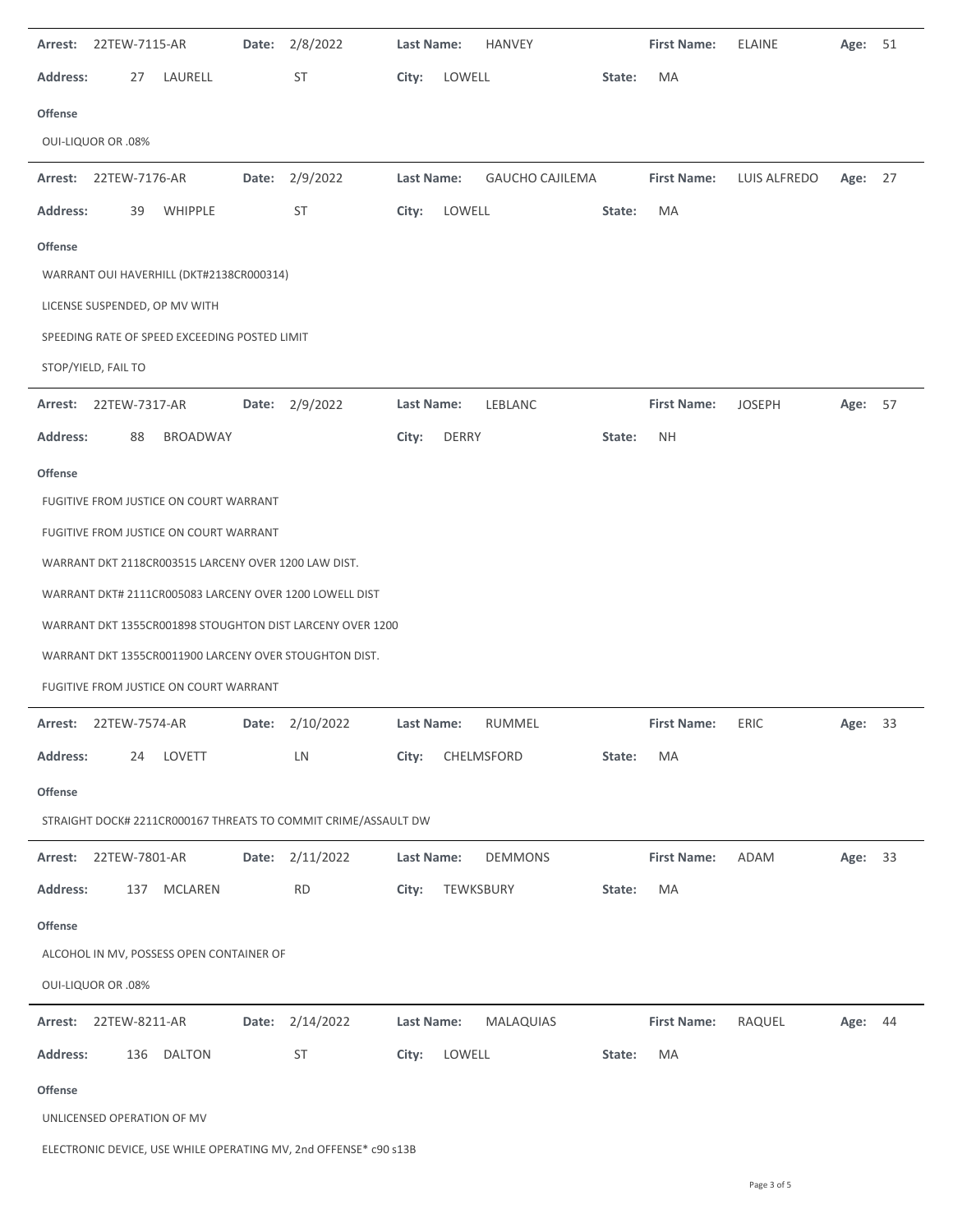| Arrest:         | 22TEW-8250-AR             |                                                         | Date: | 2/14/2022                                                             | Last Name: |               | CARBONNEAU      |        | <b>First Name:</b> | <b>GLENN</b> | Age:    | 48 |
|-----------------|---------------------------|---------------------------------------------------------|-------|-----------------------------------------------------------------------|------------|---------------|-----------------|--------|--------------------|--------------|---------|----|
| <b>Address:</b> | 107                       | PARK                                                    |       | DR                                                                    | City:      | <b>BOSTON</b> |                 | State: | MA                 |              |         |    |
| <b>Offense</b>  |                           |                                                         |       |                                                                       |            |               |                 |        |                    |              |         |    |
|                 |                           | RECEIVE STOLEN PROPERTY -\$1200, SUBSQ. OFF             |       |                                                                       |            |               |                 |        |                    |              |         |    |
|                 |                           | RECEIVE STOLEN PROPERTY +\$1200, SUBSQ                  |       |                                                                       |            |               |                 |        |                    |              |         |    |
|                 |                           |                                                         |       | WARRANT-2213CR000526-LYNN DIST DESTRUCTION OF PROP -1200              |            |               |                 |        |                    |              |         |    |
| Arrest:         | 22TEW-8393-AR             |                                                         |       | Date: 2/15/2022                                                       | Last Name: |               | ANDRADE         |        | <b>First Name:</b> | JAMIE        | Age: 28 |    |
| <b>Address:</b> | 34                        | WARREN                                                  |       | ST                                                                    | City:      | LOWELL        |                 | State: | MA                 |              |         |    |
| <b>Offense</b>  |                           |                                                         |       |                                                                       |            |               |                 |        |                    |              |         |    |
|                 |                           |                                                         |       | WARRANT-2122CR001138 - MALICIOUS DAMAGE, DESTRUCTION PROPERTY         |            |               |                 |        |                    |              |         |    |
| Arrest:         | 22TEW-8607-AR             |                                                         | Date: | 2/16/2022                                                             | Last Name: |               | <b>HAND</b>     |        | <b>First Name:</b> | <b>BRIAN</b> | Age:    | 48 |
| <b>Address:</b> | 228                       | <b>CENTER HILL</b>                                      |       | <b>RD</b>                                                             | City:      | EPSOM         |                 | State: | <b>NH</b>          |              |         |    |
| <b>Offense</b>  |                           |                                                         |       |                                                                       |            |               |                 |        |                    |              |         |    |
|                 |                           | LAWRENCE DC DEFAULT #1618CR004443 - 94C/34, 89/9, 90/23 |       |                                                                       |            |               |                 |        |                    |              |         |    |
| Arrest:         | 22TEW-8830-AR             |                                                         |       | Date: 2/17/2022                                                       | Last Name: |               | <b>RICHARDS</b> |        | <b>First Name:</b> | <b>TYLER</b> | Age:    | 26 |
| <b>Address:</b> |                           | 1104 ARCHSTONE                                          |       | AVE                                                                   | City:      | TEWKSBURY     |                 | State: | MA                 |              |         |    |
| Offense         |                           |                                                         |       |                                                                       |            |               |                 |        |                    |              |         |    |
|                 |                           | NEGLIGENT OPERATION & INJURY FROM MOBILE PHONE USE      |       |                                                                       |            |               |                 |        |                    |              |         |    |
|                 |                           |                                                         |       | SPEEDING RATE OF SPEED GREATER THAN WAS REASONABLE AND PROPER c90 §17 |            |               |                 |        |                    |              |         |    |
|                 | DRUG, POSSESS CLASS E     |                                                         |       |                                                                       |            |               |                 |        |                    |              |         |    |
|                 | <b>OUI-LIQUOR OR .08%</b> |                                                         |       |                                                                       |            |               |                 |        |                    |              |         |    |
|                 | MARKED LANES VIOLATION    |                                                         |       |                                                                       |            |               |                 |        |                    |              |         |    |
|                 |                           |                                                         |       | ELECTRONIC DEVICE, USE WHILE OPERATING MV, 1st OFFENSE* c90 s13B      |            |               |                 |        |                    |              |         |    |
| Arrest:         | 22TEW-9324-AR             |                                                         |       | Date: 2/20/2022                                                       | Last Name: |               | <b>BURKE</b>    |        | <b>First Name:</b> | CAMERON      | Age:    | 23 |
| <b>Address:</b> | 7                         | ALBERT                                                  |       | ST                                                                    | City:      | BILLERICA     |                 | State: | MA                 |              |         |    |
| <b>Offense</b>  |                           |                                                         |       |                                                                       |            |               |                 |        |                    |              |         |    |
|                 | <b>OUI-LIQUOR OR .08%</b> |                                                         |       |                                                                       |            |               |                 |        |                    |              |         |    |
|                 |                           | REGISTRATION REVOKED, OP MV WITH                        |       |                                                                       |            |               |                 |        |                    |              |         |    |
|                 |                           | NEGLIGENT OPERATION OF MOTOR VEHICLE                    |       |                                                                       |            |               |                 |        |                    |              |         |    |
|                 | MARKED LANES VIOLATION    |                                                         |       |                                                                       |            |               |                 |        |                    |              |         |    |
| Arrest:         | 22TEW-9736-AR             |                                                         |       | Date: 2/22/2022                                                       | Last Name: |               | <b>ASKINS</b>   |        | <b>First Name:</b> | MEREDITH     | Age:    | 29 |
| <b>Address:</b> | 104                       | WALKER                                                  |       | ST                                                                    | City:      | LOWELL        |                 | State: | MA                 |              |         |    |
| <b>Offense</b>  |                           |                                                         |       |                                                                       |            |               |                 |        |                    |              |         |    |
|                 |                           | WARRANT - LDC - 1911CR006345 - OP MV W/ LIC SUSP        |       |                                                                       |            |               |                 |        |                    |              |         |    |
|                 | DRUG, POSSESS CLASS B     |                                                         |       |                                                                       |            |               |                 |        |                    |              |         |    |